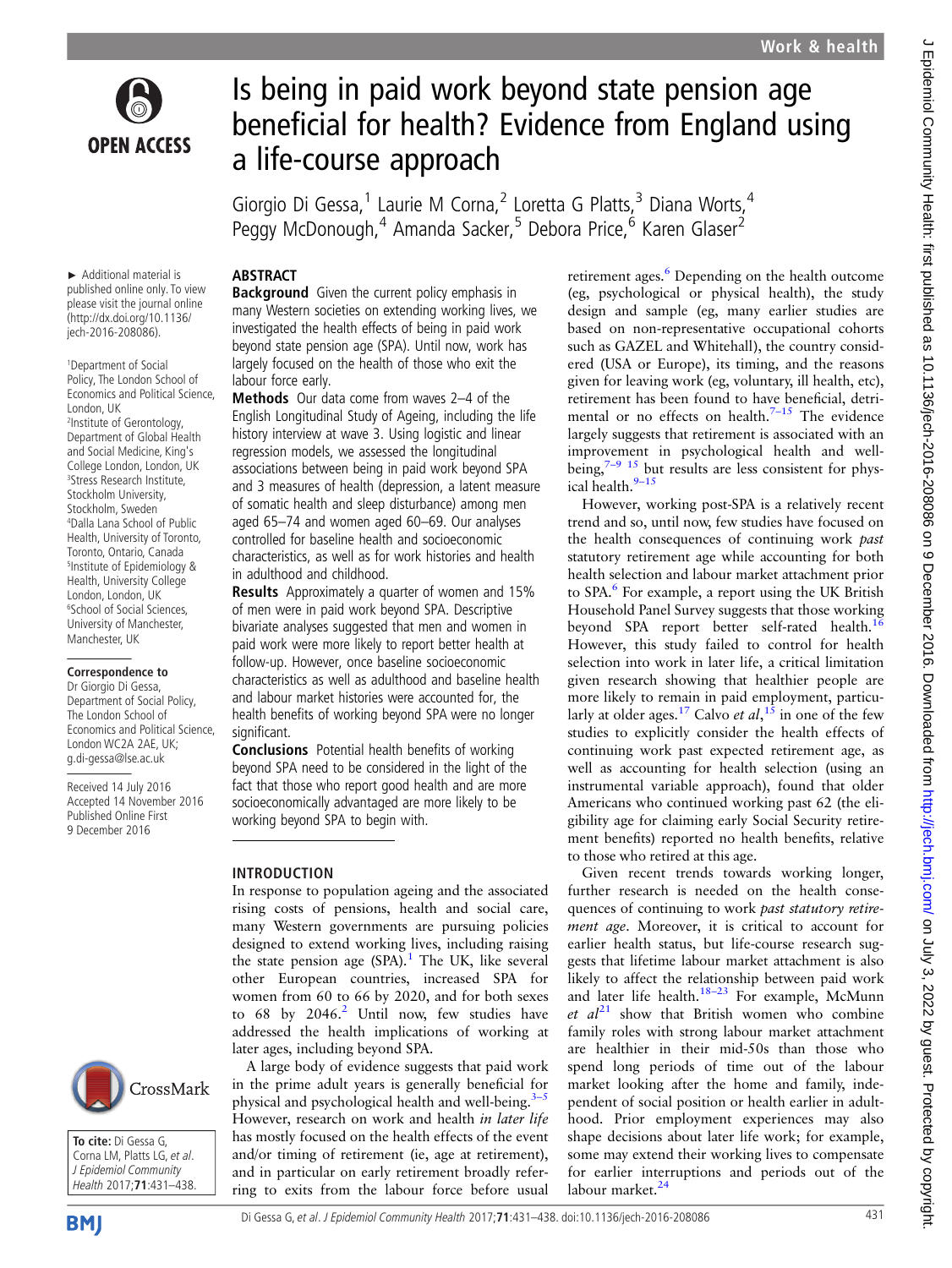Against this background, our study draws on a life-course perspective to address two specific research questions. First, we investigate whether or not paid work beyond SPA has a beneficial effect on the health of older adults in England once both earlier health status and lifetime labour market participation are taken into account. Second, we study whether this association differs by hours worked, type of job and social class. We investigate three measures of health: depression, sleep disturbance and somatic health. These indicators of health are all associated with increased mortality and worsened quality of life, even after related covariates are controlled for. $25-$ 

## METHODS

#### Study population

We used data from the second (2004/2005), third (2006/2007) and fourth waves (2008/2009) of the English Longitudinal Study of Ageing (ELSA), a multidisciplinary longitudinal survey of individuals aged 50 and over living in private households in England ([http://www.elsa-project.ac.uk/\)](http://www.elsa-project.ac.uk/). Wave 1 data were excluded because nurse-measured health indicators (eg, grip strength) were collected in alternate waves beginning in wave 2.

Our initial sample included respondents who had reached the current SPA (65 for men, 60 for women)<sup>[29](#page-7-0)</sup> by wave 3 and who participated in wave 2. This sample was then further restricted to men aged 65–74 and women aged 60–69 at wave 3. This is because few men and women work beyond 74 and 69, respectively. We also included respondents who participated in wave 4 (ie, excluding those who died  $n=36$ , 1.5%) for an initial sample size of about 2300 respondents. Of these, however, only 2010 (about 86%) took part in the life history interview administered at wave 3, when retrospective histories with information about employment experiences in adulthood and about health in childhood and adulthood were collected. The sample was also further reduced due to loss to follow-up and to missing nurse visit information at wave 4. A total of  $N=2039$  respondents had information collected in waves 2, 3 and 4 (but not necessarily at the life history interview); and  $N=1811$  respondents were present also in the nurse visit at follow-up (although they might have not taken part in the life history interview). In total,  $N=1608$ respondents (ie, about 69% of the initial sample) were present in all waves, including nurse visits and the life history interview.

## Measures

#### Outcomes (wave 4)

Our health outcomes are depression, sleep disturbance and somatic health. Symptoms of depression were measured by an abbreviated eight-item version of the validated Centre for Epidemiologic Studies Depression Scale.[30](#page-7-0) Respondents who reported three or more depressive symptoms in the week prior to the interview were classified as being depressed.<sup>[31](#page-7-0)</sup> Sleep disturbance was assessed with three questions about whether, in the past month, respondents had difficulties falling or staying asleep, and whether they felt tired on waking up. Responses were given a numerical score (ranging from 1='not during the last month' to 4='three or more times a week'). As in previous studies, respondents with a score in the lowest sex-specific quartile were categorised as having disturbed sleep. $32$  Finally, as a measure of somatic health, we derived a latent health index using a similar procedure to that proposed by Ploubidis and Grundy.<sup>[33](#page-7-0)</sup> This index combines both self-reported health (selfrated health (SRH); presence of one or more limitations with activities of daily living (ADL); severe long-standing illness; selfreports of doctor-diagnosed heart disease and stroke; mobility limitations) and nurse-measured information (grip strength). All

## Paid work beyond SPA (wave 3)

Our key independent variable was a binary indicator which distinguishes respondents by whether they are in paid work or not beyond SPA. Those who reported paid work or self-employment in the month prior to interview at wave 3 were classified as 'in paid work'. Those 'not in paid work' mostly reported being retired (almost 90% overall). The remaining 10% could not be considered in more detail given the small number of respondents who classified themselves as sick, homemakers or unemployed.

We also considered alternative measures of paid work which account for work characteristics including working hours, type of work and social class, using them in essence as effect modifiers. In particular, we classified respondents in paid work by working hours/week (20+ hours vs <20 hours); by level of physical effort involved in their jobs (sedentary occupations vs jobs involving physical exertion); and by social class (distinguishing between higher managerial, administrative and professional occupations; intermediate occupations; and routine and manual occupations following the National Statistics Socio-Economic Classification (NS-SEC)).

### **Confounders**

## Life course (ELSA life history data)

Individual employment histories—the series of labour market statuses between the ages of 16 and state pension eligibility (64 for men and 59 for women)—were modelled using optimal matching analysis. $35$  In particular, we used an 'ideal type' derivation which compares all observed sequences of work events against a set of ideal type trajectories,  $36$  as described fully in Corna *et al.*<sup>[37](#page-7-0)</sup> We considered five ideal employment histories for men (employed full-time throughout: not employed throughout: men (employed full-time throughout; not employed throughout; full-time up to 59; early exit at 49; and start of paid work at 23 and exit at 60) and seven for women (employed full-time throughout; employed mostly part time throughout; not employed throughout; early exit at 48; with a short career break between 26 and 30 followed by part time employment; with a long career break between 26 and 41 followed by part time employment; and with a medium career break between 26 and 34 followed by full-time employment). It is important to note that individuals in each of these categories are mostly/always employed or non-employed around the ages indicated because cases are matched to their closest model sequence. Moreover, as controls for life-course health selection, the life histories in wave 3 provided information on health in childhood (SRH, dichotomised as good, very good or excellent health vs fair or poor) and adulthood (number of periods of ill health or disability lasting more than a year, recoded into two or more periods of ill health vs one or none).

## Baseline (wave 2)

Age, educational level, marital status, wealth, housing tenure, caring responsibilities and health behaviours at baseline (smoking and vigorous physical activity) were included in our analyses as important confounders of the association between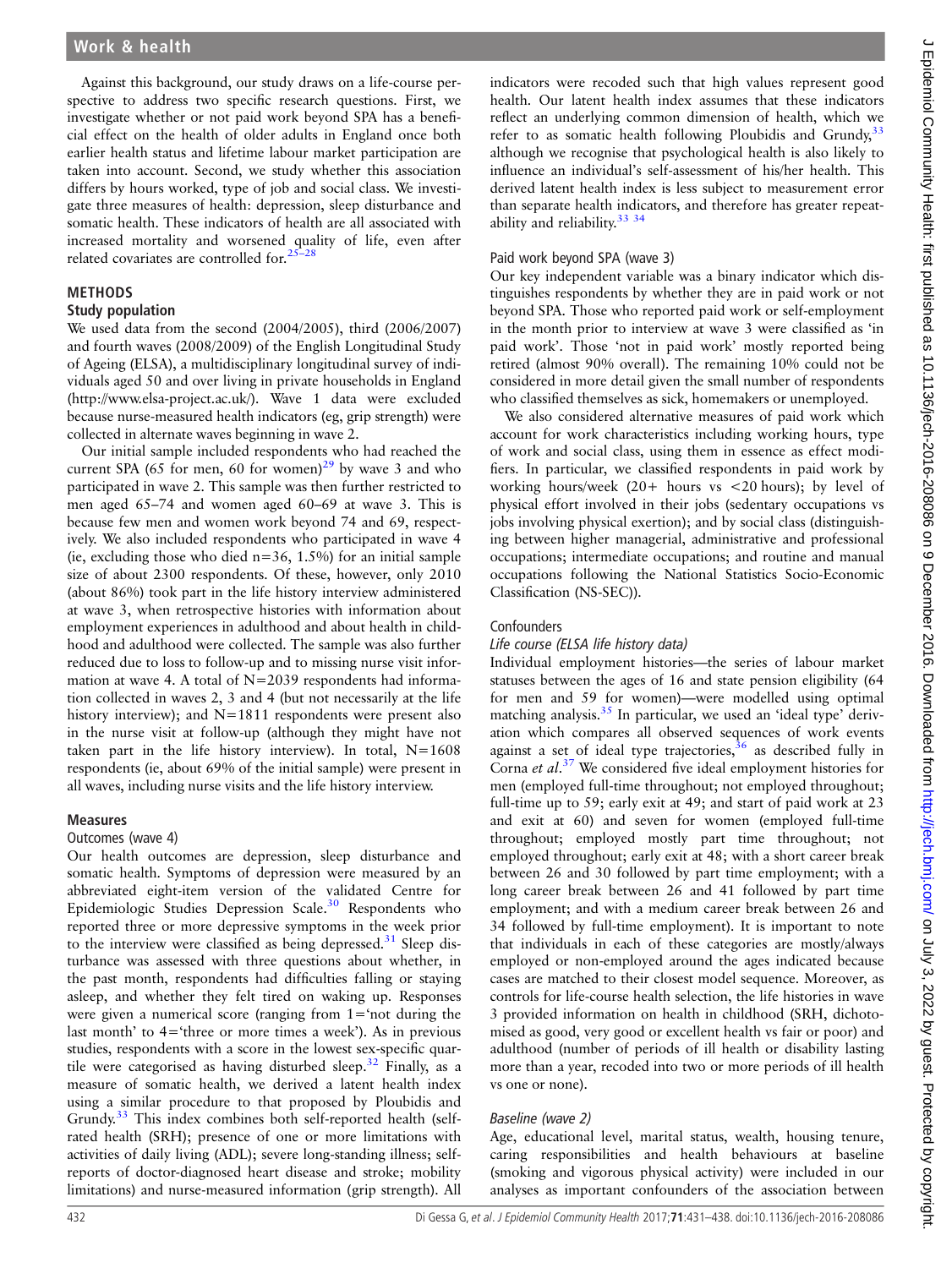<span id="page-2-0"></span>paid work post-SPA and health in later life.<sup> $3-5$  $3-5$ </sup> 7–[15](#page-7-0) Educational level was recoded into three categories (low, middle, high) using the International Standard Classification of Education [\(http://](http://www.uis.unesco.org/) [www.uis.unesco.org/](http://www.uis.unesco.org/)), where low education refers to below secondary education and a high educational level is defined as having a university education or above. Marital status categories initially distinguished married or cohabiting participants from the never-married, widowed, and separated or divorced. However, given the small number of never-married and widowed respondents in paid work, in our final models we only used a dichotomous variable (married or cohabiting vs unmarried). Wealth is the total net non-housing wealth indicator created by the Institute for Fiscal Studies; $38$  we categorised respondents by whether or not they were in the highest wealth quintile. Housing tenure was recoded into a three-category variable distinguishing outright owners, owners with a mortgage and non-owners. Caring responsibilities were defined as caring for someone in the week prior to the interview; we distinguished between respondents who cared for someone for at least 15 hours/week from those who did so less often, and those who did not provide care. In our final model for men, however, we only considered a dichotomous variable for care and did not consider the number of hours of care provided. Finally, in addition to depression and the latent somatic health measures at

baseline (see above for derivation), we also controlled for smoking (whether or not a current smoker) and vigorous physical activity (once a week or more compared with less often). It was not possible to control for sleep disturbance at baseline as this was not collected at wave 2.

### Statistical analyses

We assessed the longitudinal relationship between paid work at wave 3 and health at wave 4, controlling for demographic characteristics, socioeconomic factors and health behaviours at wave 2 (baseline), and employment histories as potential confounders. Importantly, we also adjust for health throughout the life course to account for health selection into paid work beyond SPA. In the light of significant gender differences in labour market histories, health status and SPA in England, we carried out analyses separately for men and women. We also repeated analyses by type of work, working hours and social class as described above in the Paid work beyond SPA (wave 3) section. We used logistic regression when depression and sleep disturbance were considered, and linear regression for the continuous somatic health variable. Models were initially estimated using complete case analyses (not shown). However, about up to 21% of the sample had at least one missing value (particularly with respect to the life history information). Using the multiple

Table 1 Per cent (and N) distribution of baseline and life history health, demographic, and socioeconomic characteristics, by gender and paid work post state pension age

|                                                  | <b>Men</b>                    |                           |              | Women                         |                           |           |
|--------------------------------------------------|-------------------------------|---------------------------|--------------|-------------------------------|---------------------------|-----------|
|                                                  | Not in paid work<br>at wave 3 | In paid work<br>at wave 3 | p Value      | Not in paid work<br>at wave 3 | In paid work<br>at wave 3 | p Value   |
| Baseline (wave 2) characteristics                |                               |                           |              |                               |                           |           |
| Depression                                       | 15.1(111)                     | 10.3(13)                  | <b>NS</b>    | 25.1 (216)                    | 17.0 (49)                 | ***       |
| Sleep disturbance*                               | 28.7 (187)                    | 20.0(24)                  | $\star\star$ | 32.0 (252)                    | 26.9(71)                  | <b>NS</b> |
| Somatic health (mean)t                           | $-0.026$                      | 0.345                     | $***$        | $-0.180$                      | 0.182                     | $***$     |
| Not smoking                                      | 84.6 (620)                    | 90.5 (114)                | <b>NS</b>    | 84.4 (724)                    | 84.7 (243)                | <b>NS</b> |
| Vigorous physical activity 1+/week               | 22.7 (197)                    | 21.1(30)                  | <b>NS</b>    | 16.6(167)                     | 24.7 (83)                 | $***$     |
| Age (mean)                                       | 69.7                          | 68.5                      | $***$        | 64.7                          | 62.7                      | $***$     |
| Never married                                    | 5.3(39)                       | 1.6(2)                    | <b>NS</b>    | 3.4(29)                       | 3.1(9)                    | $***$     |
| Married/cohabiting                               | 77.9 (572)                    | 84.9 (107)                |              | 69.3 (597)                    | 68.5 (198)                |           |
| Divorced/separated                               | 8.6(63)                       | 10.3(13)                  |              | 12.4 (107)                    | 19.4 (56)                 |           |
| Widowed                                          | 8.2(60)                       | 3.2(4)                    |              | 14.9 (128)                    | 9.0(26)                   |           |
| No education                                     | 33.7 (246)                    | 23.8 (30)                 | $***$        | 38.6 (331)                    | 25.0(72)                  | ***       |
| Some education                                   | 39.0 (270)                    | 35.7(45)                  |              | 40.9 (351)                    | 41.7 (120)                |           |
| High education                                   | 29.3 (214)                    | 40.5(51)                  |              | 20.5 (176)                    | 33.3 (96)                 |           |
| Highest wealth quintile                          | 18.9 (137)                    | 27.9(34)                  | $***$        | 19.6 (167)                    | 23.9(67)                  | <b>NS</b> |
| Own outright                                     | 75.4 (553)                    | 71.4 (90)                 | <b>NS</b>    | 72.2 (621)                    | 59.9 (173)                | $***$     |
| Mortgage                                         | 10.1(74)                      | 15.1(19)                  |              | 14.1(121)                     | 32.5 (94)                 |           |
| Rent                                             | 14.5 (106)                    | 13.5(17)                  |              | 13.7 (118)                    | 7.6(22)                   |           |
| No care provided                                 | 90.7 (666)                    | 94.4 (119)                | <b>NS</b>    | 83.9 (722)                    | 87.9 (254)                | $**$      |
| Cared <15 hours/week                             | 5.3(39)                       | 4.0(5)                    |              | 7.2(62)                       | 8.0(23)                   |           |
| Cared 15+ hours/week                             | 4.0(29)                       | 1.6(2)                    |              | 8.9(77)                       | 4.1(12)                   |           |
| Life course                                      |                               |                           |              |                               |                           |           |
| Ever left employer because of ill health         | 22.2 (163)                    | 8.7(11)                   | $***$        | 25.6 (220)                    | 9.7(28)                   | $***$     |
| 2 or more periods of ill health in adulthood     | 15.7(115)                     | 6.4(8)                    | $***$        | 20.2 (174)                    | 6.9(20)                   | ***       |
| SRH as good, very good or excellent in childhood | 88.3 (648)                    | 92.0 (115)                | <b>NS</b>    | 83.4 (717)                    | 90.0 (260)                | $***$     |
| Total respondents (N)                            | 85.4% (734)                   | 14.6% (126)               |              | 74.9% (861)                   | 25.1% (289)               |           |

Source: ELSA 2004/2005, 2006/2007, 2008/2009, ELSA life history, nurse visit at wave 2. Own calculations; unweighted data.

p Values refer to the relevant statistical tests (ie, Student's t-test, ANOVA or  $\chi^2$  tests); \*\*, \*\*\*: significant at the 0.05 and 0.0l levels, respectively.

\*Sleep disturbance was only collected at wave 4; therefore the associations displayed in this table are based on those respondents who provided answers about their quality of sleep at follow-up.

†Somatic health was calculated only for respondents who had a nurse visit at wave 2.

ANOVA, analysis of variance; ELSA, English Longitudinal Study of Ageing; NS, not significant.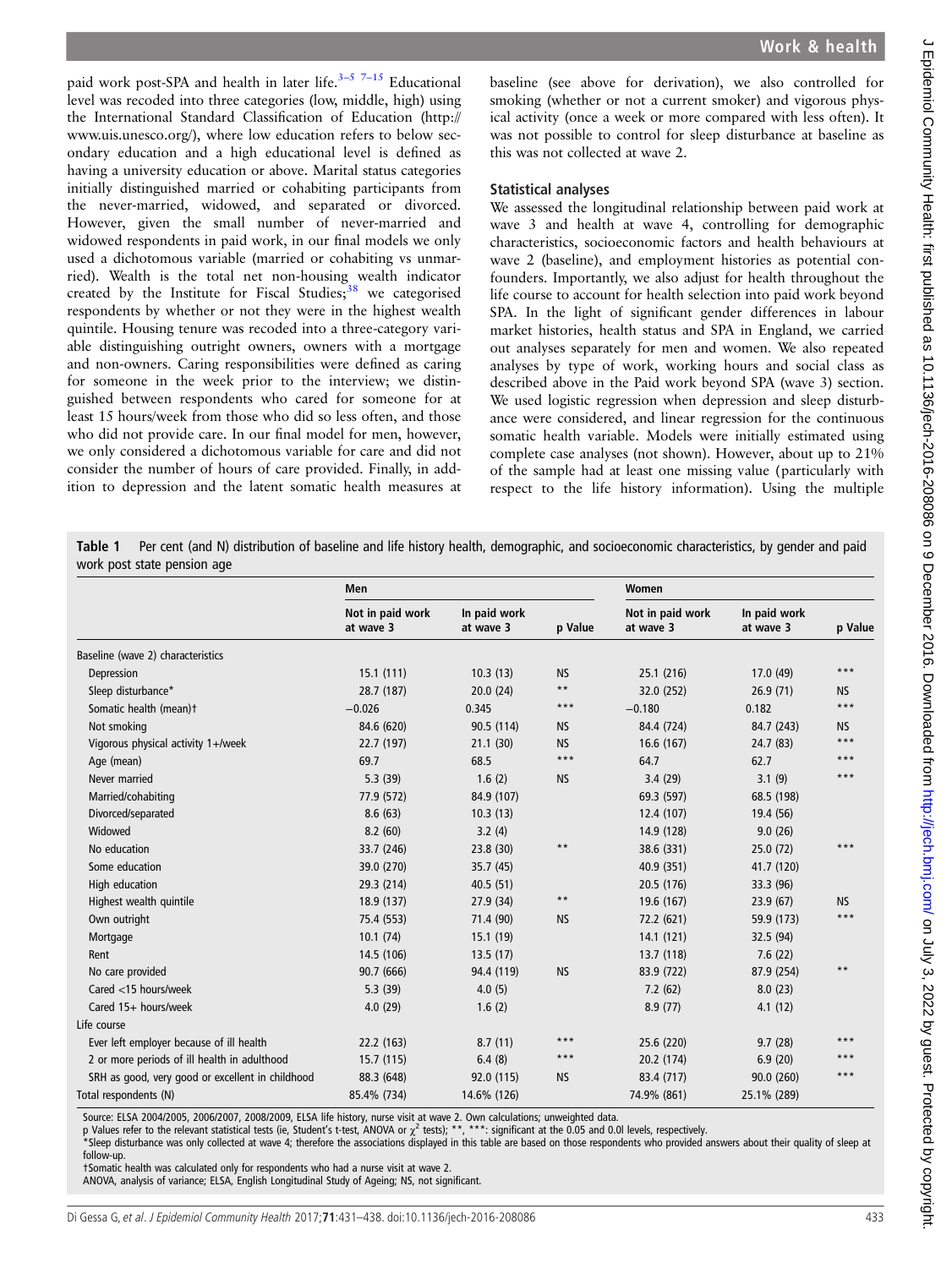<span id="page-3-0"></span>imputation (MI) approach which assumes that data are missing at random rather than completely at random,  $39\frac{40}{10}$  we ran imputations separately by gender using chained equations (20 cycles; repeated independently 50 times).The results of these analyses were then combined using Rubin's rules.<sup>[39](#page-7-0)</sup> Since the results for the complete case and the imputed data sets were broadly similar,



respondents in paid work, by gender. Source: English Longitudinal Study of Ageing (ELSA), 2006/2007. Analyses restricted to male respondents aged 65–74 (N=126) and female respondents aged 60–69 (N=289) who were in paid work.

in this paper we present models for the imputed data sets restricted to respondents who had complete information for the health outcomes considered. Latent summaries were estimated using Mplus 7.3; all analyses were performed in STATAV.13.

## RESULTS

### Measurement model for the latent measure of somatic health

In order to summarise measures of somatic health, we considered a unidimensional model, where a single latent factor accounts for variation in self-reported and observer-measured health indicators. As shown in online [supplementary table A,](http://dx.doi.org/10.1136/jech-2016-208086) all health indicators significantly loaded on the latent factor, with good self-rated health, and the absence of ADL, mobility limitations and severe long-standing illness having the strongest standardised factor loadings (with values around 0.80). Goodness of fit criteria indicate that the model fits the data well. The latent variable obtained by combining the health indicators offers a continuous health measure, where positive high scores indicate good somatic health. Its estimated distribution is essentially Gaussian (mean=−0.04; SD=0.74), although slightly skewed left (skewness=−0.34).

## Descriptive statistics

The characteristics of the male and female respondents who were successfully interviewed at wave 2, wave 3 and in the life history; and who were aged 65–74 and 60–69, respectively, also at wave 3 ( $N=2010$ ) are shown in [table 1](#page-2-0). About 25% of older women and 15% of men reported working beyond SPA. This is comparable to data from the Labour Force Survey which shows that 22% of women aged 60–69 and 14% of men aged 65–74 were in paid employment in the UK in 2006. Overall, men and women in good health were more likely to be in paid work post-SPA at wave 3, as were those in better health throughout their lives (ie, had fewer than two spells of ill health in adulthood, and good health in childhood), and those with

|  |  | Table 2 Per cent (and N) distribution of life-course labour market histories, by paid work post-SPA |  |  |  |
|--|--|-----------------------------------------------------------------------------------------------------|--|--|--|
|--|--|-----------------------------------------------------------------------------------------------------|--|--|--|

|                                                          | Not in paid work at W3 | In paid work at W3 | All sample |
|----------------------------------------------------------|------------------------|--------------------|------------|
| Men                                                      |                        |                    |            |
| Continuous work up to SPA                                |                        |                    |            |
| Mostly FT throughout to SPA                              | 40.4 (296)             | 75.6 (93)          | 45.4 (389) |
| Weak labour market attachment                            |                        |                    |            |
| Mostly non-employed throughout                           | 4.9(36)                | 0.8(1)             | 4.3(37)    |
| FT very early exit (at about age 49)                     | 12.7(93)               | 4.1(5)             | 11.5(98)   |
| Continuous work up to about age 60                       |                        |                    |            |
| FT early exit (at about age 60)                          | 33.6 (246)             | 5.7(7)             | 29.6 (253) |
| Late start at about age 23, early exit (at about age 60) | 8.5(62)                | 13.8(17)           | 9.2(79)    |
| Women                                                    |                        |                    |            |
| Continuous work FT or PT up to SPA                       |                        |                    |            |
| Mostly PT throughout to SPA                              | 5.2(45)                | 7.3(21)            | 5.7(66)    |
| Mostly FT throughout to SPA                              | 25.3(217)              | 30.6(88)           | 26.6 (305) |
| Weak labour market attachment                            |                        |                    |            |
| Mostly non-employed throughout/family carer              | 21.4 (184)             | 4.2(12)            | 17.1 (196) |
| Early exit (at about age 48)                             | 9.7(83)                | 0.7(2)             | 7.4(85)    |
| Paid work up to SPA with family care interruptions       |                        |                    |            |
| Long break (about ages 26-41) to PT up to SPA            | 10.4(89)               | 16.0(46)           | 11.8 (135) |
| Short break (about ages 26-30) to PT up to SPA           | 11.4 (98)              | 18.8 (54)          | 13.3 (152) |
| Medium break (about ages 26-34) to FT up to SPA          | 16.6(143)              | 22.6(65)           | 18.1 (208) |
| Source: ELSA life history, 2006/2007.                    |                        |                    |            |

ELSA, English Longitudinal Study of Ageing; FT, full-time; PT, part time; SPA, state pension age; W3, wave 3.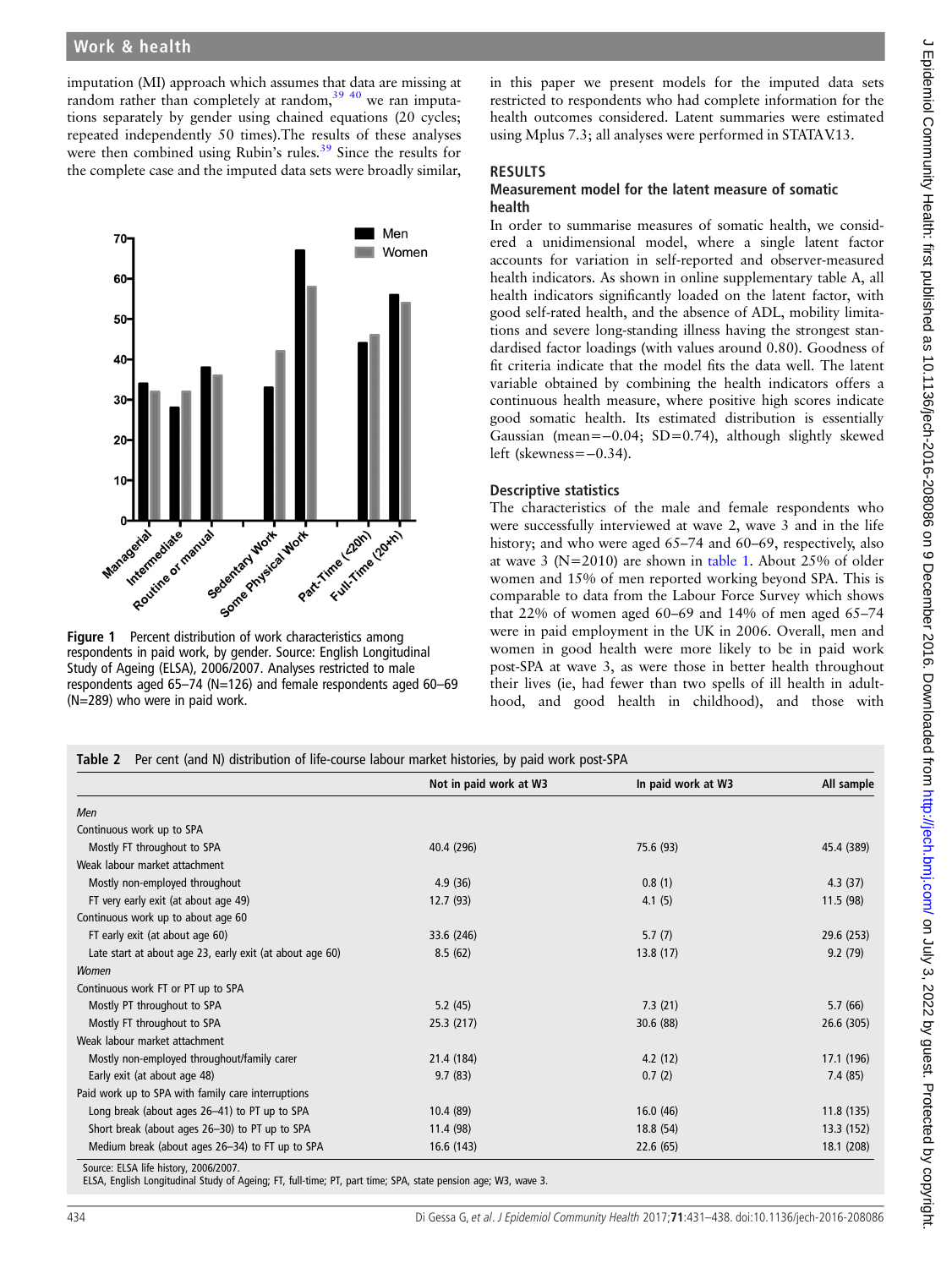Table 3 Unadjusted and fully adjusted ORs and β coefficients (with 95% Cls) for the relationship between paid work beyond SPA and health among men and women Table 3 Unadjusted and fully adjusted ORs and β coefficients (with 95% CIs) for the relationship between paid work beyond SPA and health among men and women

<span id="page-4-0"></span>

|                                                                                                                                                                                                                                                                                                                                               |                                  | Depression                        |                                   | Sleep disturbance              | Somatic health                                                                                                                                                |                                     |
|-----------------------------------------------------------------------------------------------------------------------------------------------------------------------------------------------------------------------------------------------------------------------------------------------------------------------------------------------|----------------------------------|-----------------------------------|-----------------------------------|--------------------------------|---------------------------------------------------------------------------------------------------------------------------------------------------------------|-------------------------------------|
|                                                                                                                                                                                                                                                                                                                                               | <b>Unadjusted</b> model          | Fully adjusted model*             | Unadjusted mode                   | Fully adjusted model*          | <b>Unadjusted</b> mode                                                                                                                                        | Fully adjusted model*               |
| Men                                                                                                                                                                                                                                                                                                                                           |                                  |                                   |                                   |                                |                                                                                                                                                               |                                     |
| In paid work                                                                                                                                                                                                                                                                                                                                  | $0.44$ $(0.22 \text{ to } 0.90)$ | .21(0.53 to 2.75)                 | 0.64(0.41 to 1.00)                | 0.99(0.60 to 1.67)             | 0.323 (0.207 to 0.439)                                                                                                                                        | $0.059$ (-0.033 to 0.152)           |
| Weak labour attachment t                                                                                                                                                                                                                                                                                                                      | 3.64 (2.06 to 6.42)              | $1.76$ (0.86 to 3.58)             | $1.62$ (1.02 to 2.59)             | $0.98$ (0.56 to 1.72)          | $-0.194 (-0.315$ to $-0.073)$                                                                                                                                 | $-0.044$ $(-0.116$ to $0.029)$      |
| Continuous work up to 591                                                                                                                                                                                                                                                                                                                     | 1.57 (0.94 to 2.59)              | 1.16 (0.64 to 2.10)               | 1.28(0.90 to 1.81)                | 1.10 $(0.74 \text{ to } 1.65)$ | $-0.121$ $(-0.212$ to $-0.031)$                                                                                                                               | $0.078 (-0.021$ to $0.177)$         |
| Depression#                                                                                                                                                                                                                                                                                                                                   | 12.7 (8.09 to 19.8)              | 7.57 (4.49 to 12.7)               | 3.68 (2.48 to 5.47)               | 2.28 (1.46 to 3.57)            | $-0.409$ $(-0.525$ to $-0.293)$                                                                                                                               | $-0.093$ $(-0.191$ to 0.004)        |
| Somatic health                                                                                                                                                                                                                                                                                                                                | 0.27 (0.18 to 0.39)              | 0.56 (0.35 to 0.88)               | 0.33(0.24 to 0.44)                | 0.45(0.32 to 0.64)             | 0.692 (0.639 to 0.745)                                                                                                                                        | 0.704 (0.640 to 0.766)              |
| Smoker§                                                                                                                                                                                                                                                                                                                                       | 2.59 (1.61 to 4.15)              | .33 (0.70 to 2.43)                | 1.87 (1.25 to 2.80)               | 1.28 (0.76 to 1.92)            | $-0.149$ $(-0.267$ to $-0.031)$                                                                                                                               | $-0.011 (-0.102 \text{ to } 0.080)$ |
| No vigorous physical activity                                                                                                                                                                                                                                                                                                                 | 2.61 (1.43 to 4.79)              | .77 (0.85 to 3.66)                | 2.24 (1.49 to 3.35)               | 1.50 (0.96 to 2.33)            | $-0.318$ $(-0.414$ to $-0.222)$                                                                                                                               | $-0.089$ $(-0.165$ to $-0.013)$     |
| Age                                                                                                                                                                                                                                                                                                                                           | 0.98(0.91 to 1.04)               | 0.97 (0.89 to 1.06)               | $0.98(0.93 \text{ to } 1.03)$     | 0.96(0.90 to 1.02)             | $-0.024$ $(-0.038$ to $-0.009)$                                                                                                                               | $-0.013$ $(-0.024$ to $-0.001)$     |
| Not married**                                                                                                                                                                                                                                                                                                                                 | 2.93 (1.93 to 4.45)              | .99(1.18 to 3.39)                 | $1.28(0.89 \text{ to } 1.82)$     | 0.91 (0.60 to 1.40)            | $-0.103$ $(-0.205$ to $-0.021)$                                                                                                                               | $-0.023$ $(-0.105$ to $0.057)$      |
| No education <sup>††</sup>                                                                                                                                                                                                                                                                                                                    | 2.81 (1.62 to 4.86)              | .09 (0.53 to 2.23)                | 2.09 (1.41 to 3.09)               | to $2.04$<br>1.29 (0.81        | $-0.361$ $(-0.463$ to $-0.258)$                                                                                                                               | $-0.136(-0.224$ to $-0.049)$        |
| Some education <sup>††</sup>                                                                                                                                                                                                                                                                                                                  | 1.85 (1.06 to 3.25)              | 54 (0.80 to 2.99)                 | 1.39 (0.94 to 2.05)               | 1.18 $(0.77 \text{ to } 1.80)$ | $-0.144$ $(-0.243$ to $-0.045)$                                                                                                                               | $-0.037$ $(-0.116$ to $0.041)$      |
| Not in the highest wealth quintile‡‡                                                                                                                                                                                                                                                                                                          | 3.26 (1.61 to 6.58)              | 2.11 (0.94 to 4.74)               | 1.71 (1.14 to 2.58)               | 1.07 (0.67 to 1.70)            | $-0.302$ $(-0.404$ to $-0.198$                                                                                                                                | $-0.056$ $(-0.138$ to 0.027)        |
| <b>Mortgage§§</b>                                                                                                                                                                                                                                                                                                                             | $0.98(0.48 \text{ to } 1.97)$    | 0.78 (0.34 to 1.79)               | 0.89(0.53 to 1.48)                | 0.75 (0.43 to 1.30)            | $-0.021$ $(-0.155$ to 0.113)                                                                                                                                  | $0.007$ (-0.096 to 0.109)           |
| Rent§§                                                                                                                                                                                                                                                                                                                                        | 3.43 (2.15 to 5.46)              | .06(0.57 to 2.00)                 | 2.07 (1.37 to 3.11)               | 1.10(0.67 to 1.79)             | $-0.238$ $(-0.358$ to $-0.118)$                                                                                                                               | $0.068$ $(-0.030$ to $0.164)$       |
| Cared for sick/disabled adult¶                                                                                                                                                                                                                                                                                                                | 1.62 (89 to 2.96)                | .57 (1.24 to 5.31)                | 0.99(0.59 to 1.66)                | 1.13(0.64 to 1.92)             | $0.165$ (0.020 to 0.311)                                                                                                                                      | $0.061 (-0.047$ to $0.170)$         |
| 2+ periods of ill health***                                                                                                                                                                                                                                                                                                                   | 3.50 (2.15 to 5.69)              | .94(1.06 to 3.57)                 | 2.45 (1.61 to 3.72)               | 1.48 (0.98 to 2.36)            | $-0.561$ $(-0.674$ to $-0.447)$                                                                                                                               | $-0.216$ $(-0.310$ to $-0.121$      |
| SRH in childhood=fair/poort tt                                                                                                                                                                                                                                                                                                                | 2.33 (1.34 to 4.06)              | 94 (1.03 to 3.68)                 | 1.26 (0.78 to 2.05)               | 1.00(0.60 to 1.67)             | $-0.256$ $(-0.387$ to $-0.125$                                                                                                                                | $-0.091 (-0.189 to 0.004)$          |
| Total respondents (N)                                                                                                                                                                                                                                                                                                                         |                                  | 867                               |                                   | 867                            |                                                                                                                                                               | 766                                 |
| Women                                                                                                                                                                                                                                                                                                                                         |                                  |                                   |                                   |                                |                                                                                                                                                               |                                     |
| In paid work                                                                                                                                                                                                                                                                                                                                  | 0.57(0.40 to 0.80)               | .03(0.67 to 1.58)                 | $0.73(0.54 \text{ to } 0.97)$     | $1.05(0.72 \text{ to } 1.50)$  | $0.292$ (0.209 to $0.374$ )                                                                                                                                   | $0.004 (-0.062 to 0.071)$           |
| Weak labour attachment t                                                                                                                                                                                                                                                                                                                      | 1.31 (0.91 to 1.89)              | .09(0.67 to 1.78)                 | $0.99(0.70 \text{ to } 1.41)$     | 0.75(0.50 to 1.15)             | $-0.103$ $(-0.200$ to $-0.006)$                                                                                                                               | $0.004 (-0.004 to 0.011)$           |
| Paid work up to SPA with family care interruptionst                                                                                                                                                                                                                                                                                           | 0.68 (0.48 to 0.96)              | 0.91(0.58 to 1.41)                | 0.83(0.61 to 1.21)                | 1.05 $(0.72 \text{ to } 1.53)$ | 0.125 (0.040 to 0.210)                                                                                                                                        | $0.012$ (-0.053 to 0.077)           |
| Depression#                                                                                                                                                                                                                                                                                                                                   | 6.57 (4.85 to 8.91)              | 4.35 (3.10 to 6.09)               | 3.28 (2.47 to 4.37)               | 2.10 (1.52 to 2.90)            | $-0.479(-0.561 \text{ to } -0.396)$                                                                                                                           | $-0.101 (-0.167$ to $-0.034$ )      |
| Somatic health                                                                                                                                                                                                                                                                                                                                | 0.29 (0.22 to 0.37)              | 0.46 (0.33 to 0.63)               | 0.29(0.23 to 0.37)                | 0.33 (0.24 to 0.44)            | 0.728 (0.685 to 0.771)                                                                                                                                        | 0.689 (0.636 to 0.741)              |
| <b>Smoker§</b>                                                                                                                                                                                                                                                                                                                                | 1.69 (1.19 to 2.40)              | $1.27(0.83 \text{ to } 1.92)$     | 0.96(0.67 to 1.35)                | 0.72 (0.52 to 1.21)            | $-0.196$ $(-0.297$ to $-0.096$ )                                                                                                                              | $-0.036$ $(-0.110$ to 0.037)        |
| No vigorous physical activity                                                                                                                                                                                                                                                                                                                 | 1.92 (1.29 to 2.83)              | 1.13(0.73 to 1.77)                | 1.18(0.85 to 1.62)                | 0.68(0.49 to 0.98)             | $-0.320$ $(-0.411$ to $-0.229)$                                                                                                                               | $-0.067$ ( $-0.135$ to $-0.001$ )   |
| Age                                                                                                                                                                                                                                                                                                                                           | .03(0.98 to 1.08)                | 1.03(0.97 to 1.09)                | 0.98(0.94 t 0.1.02)               | $0.97(0.92 \text{ to } 1.02)$  | $-0.013$ ( $-0.025$ to $-0.001$ )                                                                                                                             | $-0.006$ $(-0.016$ to 0.003)        |
| Not married**                                                                                                                                                                                                                                                                                                                                 | 1.54 (1.16 to 2.05)              | $.01$ (0.72 to 1.43)              | 1.19 (0.86 to 1.46)               | 0.88 (0.64 to 1.20)            | $-0.137$ ( $-0.215$ to $-0.058$ )                                                                                                                             | $-0.029$ $(-0.089$ to $0.031)$      |
| No education <sup>††</sup>                                                                                                                                                                                                                                                                                                                    | 1.47 (1.02 to 2.12)              | 0.82 (0.53 to 1.29)               | 1.55 (1.10 to $2.19$ )            | 1.25(0.83 to 1.87)             | $-0.217$ ( $-0.314$ to $-0.121$ )                                                                                                                             | $-0.028$ $(-0.102$ to 0.045)        |
| Some education <sup>†</sup>                                                                                                                                                                                                                                                                                                                   | 1.23 (0.85 to 1.78)              | 0.99 (0.65 to 1.50)               | 1.64 (1.17 to 2.29)               | 1.51 (1.05 to 2.19)            | $-0.111(-0.205 to -0.017)$                                                                                                                                    | $-0.020$ $(-0.087$ to 0.049)        |
| Not in the highest wealth quintile##                                                                                                                                                                                                                                                                                                          | 1.99 (1.35 to 2.95)              | 1.16(0.73 to 1.82)                | 1.72 (1.22 to 2.40)               | 1.17 (0.80 to 1.71)            | $-0.300$ $(-0.390$ to $-0.210)$                                                                                                                               | $-0.037$ $(-0.105$ to 0.032)        |
| Mortgage§§                                                                                                                                                                                                                                                                                                                                    | 0.97 (0.67 to 1.40)              | $0.87$ (0.63 to 1.50)             | $1.10$ (0.80 to 1.52)             | $0.99(0.69 \text{ to } 1.42)$  | $-0.011(-0.105$ to 0.083)                                                                                                                                     | $-0.003$ $(-0.073$ to 0.067)        |
| <b>Rent§§</b>                                                                                                                                                                                                                                                                                                                                 | 2.47 (1.69 to 3.58)              | 1.79 (1.14 to 2.82)               | 1.72 (1.20 to 2.48)               | 1.36 (0.88 to 2.09)            | $-0.299$ $(-0.412$ to $-0.187)$                                                                                                                               | $-0.036$ $(-0.121$ to 0.049)        |
| Cared <15 hours/week                                                                                                                                                                                                                                                                                                                          | 1.25 (0.76 to 2.03)              | .54 (0.88 to 2.66)                | 0.90(0.56 to 1.44)                | 0.96(0.57 to 1.60)             | $0.003 (-0.137 to 0.144)$                                                                                                                                     | $-0.060$ ( $-0.159$ to 0.039)       |
| Cared 15+ hours/week                                                                                                                                                                                                                                                                                                                          | 0.99 (0.59 to 1.63)              | $.17(0.66 \text{ to } 2.09)$      | 0.69(0.42 to 1.12)                | 0.67(0.38 to 1.16)             | $-0.085$ $(-0.222$ to 0.053)                                                                                                                                  | $-0.138$ $(-0.234$ to $-0.041)$     |
| 2+ periods of ill health***                                                                                                                                                                                                                                                                                                                   | 2.28 (1.61 to 3.22)              | .17(0.76 to 1.78)                 | 2.17 (1.56 to 3.02)               | 1.11 (0.73 to 1.68)            | $-0.642$ (-0.732 to $-0.552$ )                                                                                                                                | $-0.253$ $(-0.328$ to $-0.179$      |
| SRH in childhood=fair/poorttt                                                                                                                                                                                                                                                                                                                 | 1.78 (1.23 to 2.58)              | $(0.81 \text{ to } 1.86)$<br>1.22 | $(1.18 \text{ to } 2.38)$<br>1.67 | 1.19 (0.81 to 1.75)            | $-0.278$ ( $-0.380$ to $-0.176$ )                                                                                                                             | $-0.005$ $(-0.079$ to 0.069)        |
| Total respondents (N)                                                                                                                                                                                                                                                                                                                         |                                  | 1172                              |                                   | 1172                           |                                                                                                                                                               | 1045                                |
| *The fully adjusted model controls for wave 2 demographic and socioeconomic characteristics, labour market history and life-course health.<br>Source: ELSA 2004/2005, 2006/2007, 2008/2009, ELSA life history, nurse visits at wave 2 and wave 4.<br>Reference categories 1 continuous work up to 59 years of age; ‡no depression at W2; §not |                                  |                                   |                                   |                                | a smoker at W2; "[lvigorous physical activity at W2; **married or cohabiting; ††high education; ##in the highest wealth quintile; §§own outright; "[1]no care |                                     |
| provided; ***1 or no periods of ill health in adulthood; †††SRH in childhood=good, very good, excellent. Own calculations.<br>ELSA, English Longitudinal Study of Ageing; SPA, state pension age; W2, wave 2; SRH, self-rated hea                                                                                                             |                                  |                                   |                                   |                                |                                                                                                                                                               |                                     |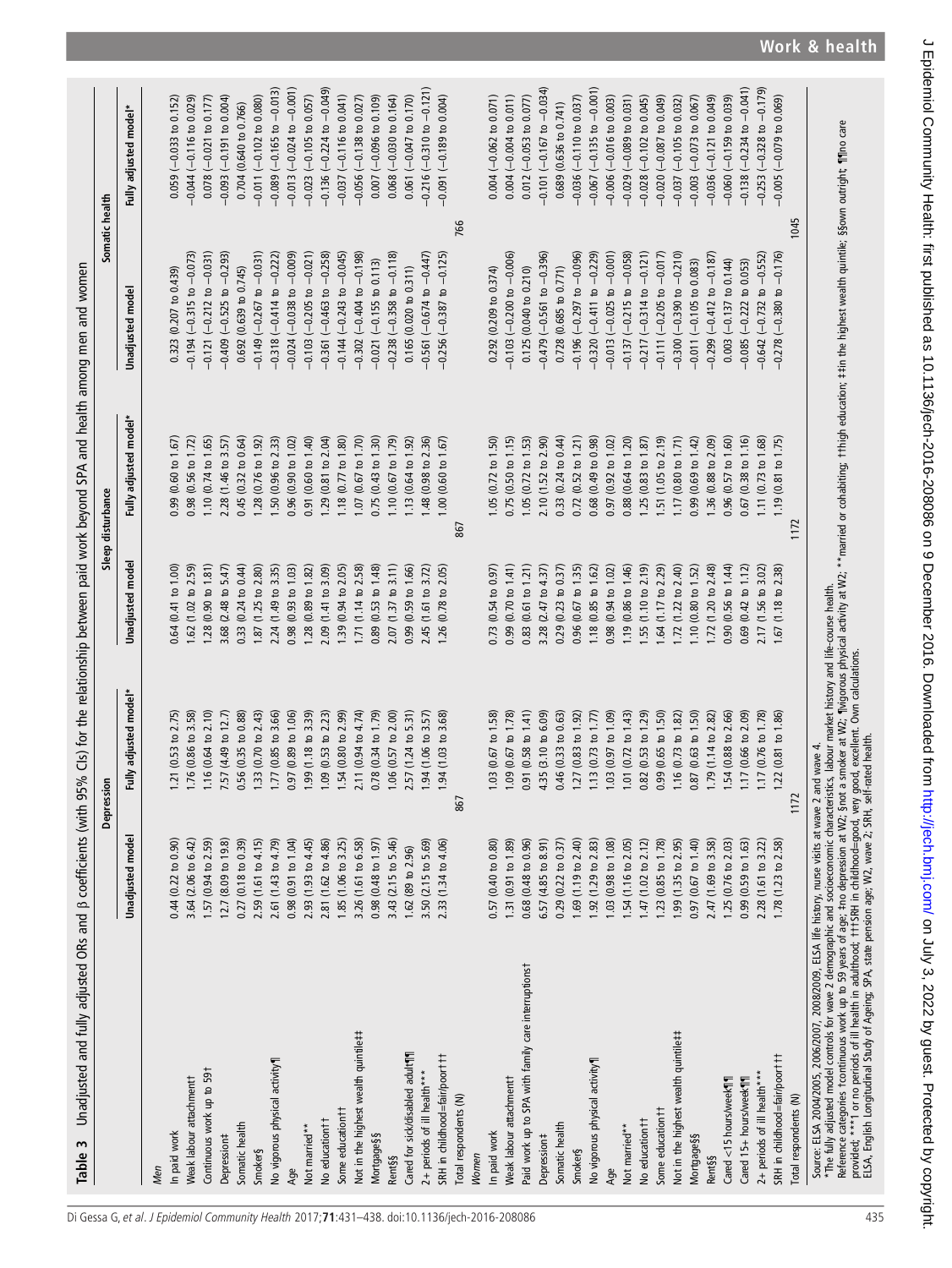|                         | <b>Depression</b>     |                                                                               | Sleep disturbance     |                                | <b>Somatic health</b>    |                               |
|-------------------------|-----------------------|-------------------------------------------------------------------------------|-----------------------|--------------------------------|--------------------------|-------------------------------|
|                         |                       | Unadjusted model Fully adjusted model* Unadjusted model Fully adjusted model* |                       |                                | <b>Unadjusted model</b>  | Fully adjusted model*         |
| Men                     |                       |                                                                               |                       |                                |                          |                               |
| In work, sedentary      | $0.46$ (0.14 to 1.53) | 1.88 (0.52 to 6.81)                                                           | $0.49$ (0.21 to 1.13) | 0.96 (0.39 to 2.37)            | 0.367(0.176;0.557)       | $0.008$ (-0.141 to 0.157)     |
| In work, physical       | $0.44$ (0.19 to 1.03) | 0.98 (0.38 to 2.49)                                                           | $0.71$ (0.42 to 1.20) | $0.98$ (0.54 to 1.77)          | $0.302$ $(0.162; 0.440)$ | $0.051$ (-0.061 to 0.162)     |
| Not in paid work        | <b>REF</b>            | <b>REF</b>                                                                    | <b>REF</b>            | <b>REF</b>                     | <b>REF</b>               | <b>REF</b>                    |
| In work, part time      | 0.43 (0.15 to 1.22)   | 1.11 (0.37 to 3.29)                                                           | 0.62 (0.32 to 1.18)   | 0.91 (0.45 to 1.85)            | 0.307(0.137;0.476)       | $0.061$ (-0.071 to 0.192)     |
| In work, full-time      | $0.47$ (0.18 to 1.18) | 1.25 (0.45 to 3.48)                                                           | $0.67$ (0.37 to 1.21) | $1.05$ (0.54 to 2.03)          | 0.332 (0.182;0.482)      | $0.010$ (-0.110 to 0.129)     |
| Not in paid work        | <b>REF</b>            | <b>REF</b>                                                                    | <b>REF</b>            | <b>REF</b>                     | <b>REF</b>               | <b>REF</b>                    |
| In work, managerial     | 0.62 (0.22 to 1.77)   | 1.46 (0.42 to 6.32)                                                           | $0.85(0.41)$ to 1.71) | 1.60 (0.75 to 3.59)            | 0.311 (0.122;0.499)      | $-0.051$ ( $-0.200;0.097$ )   |
| In work, intermediate   | 0.43 (0.20 to 1.94)   | 1.09 (0.36 to 3.42)                                                           | 0.37 (0.14 to 0.97)   | 0.59 (0.22 to 1.59)            | 0.259(0.048; 0.470)      | $0.048$ (-0.112;0.210)        |
| In work, routine/manual | 0.67 (0.26 to 1.73)   | 1.12 (0.37 to 3.31)                                                           | 0.69 (0.34 to 1.38)   | 0.87 (0.40 to 1.89)            | 0.380 (0.201;0.559)      | $0.105 (-0.037; 0.247)$       |
| Not in paid work        | <b>REF</b>            | <b>REF</b>                                                                    | <b>REF</b>            | <b>REF</b>                     | <b>REF</b>               | <b>REF</b>                    |
| Total respondents (N)   | 867                   |                                                                               |                       | 867                            |                          | 766                           |
| Women                   |                       |                                                                               |                       |                                |                          |                               |
| In work, sedentary      | 0.51 (0.30 to 0.86)   | 0.98 (0.54 to 1.78)                                                           | $0.92$ (0.61 to 0.19) | 1.40 (0.86 to 2.26)            | 0.307 (0.188 to 0.426)   | $-0.018$ ( $-0.109;0.072$ )   |
| In work, physical       | $0.62$ (0.40 to 0.95) | 1.03 (0.63 to 1.70)                                                           | $0.59$ (0.40 to 0.87) | $0.80$ (0.52 to 1.24)          | $0.281$ (0.178 to 0.383) | $0.013$ (-0.065 to 0.092)     |
| Not in paid work        | <b>REF</b>            | <b>REF</b>                                                                    | <b>REF</b>            | <b>REF</b>                     | <b>REF</b>               | <b>REF</b>                    |
| In work, part time      | 0.53 (0.31 to 0.87)   | 0.86 (0.49 to 1.51)                                                           | $0.77$ (0.51 to 1.18) | 1.02 (0.64 to 1.62)            | 0.261(0.147;0.376)       | $0.013$ (-0.073 to 0.115)     |
| In work, full-time      | $0.62$ (0.40 to 0.96) | 1.21 (0.72 to 2.05)                                                           | 0.68 (0.47 to 1.00)   | 1.01 $(0.64 \text{ to } 1.60)$ | 0.328 (0.221 to 0.434)   | $0.003$ (-0.082 to 0.087)     |
| Not in paid work        | <b>REF</b>            | <b>REF</b>                                                                    | <b>REF</b>            | <b>REF</b>                     | <b>REF</b>               | <b>REF</b>                    |
| In work, managerial     | $0.37$ (0.19 to 0.73) | 0.83 (0.40 to 1.74)                                                           | $0.83$ (0.51 to 13.4) | 1.55 (0.86 to 2.80)            | 0.401(0.27; 0.534)       | $0.045$ (-0.061 to 0.151)     |
| In work, intermediate   | 0.75 (0.45 to 1.25)   | 1.35 (0.73 to 2.47)                                                           | $0.82$ (0.51 to 1.30) | 1.09 (0.65 to 1.87)            | 0.257 (0.123 to 0.390)   | $-0.026$ ( $-0.124$ to 0.074) |
| In work, routine/manual | 0.58 (0.33 to 1.00)   | 0.86 (0.45 to 1.61)                                                           | 0.57 (0.35 to 0.94)   | 0.70 (0.41 to 1.18)            | 0.226 (0.101 to 0.352)   | $-0.010$ (-0.107 to 0.085)    |
| Not in paid work        | <b>REF</b>            | <b>REF</b>                                                                    | <b>REF</b>            | <b>REF</b>                     | <b>REF</b>               | <b>REF</b>                    |
| Total respondents (N)   | 1172                  |                                                                               | 1172                  |                                | 1045                     |                               |

<span id="page-5-0"></span>Table 4 Unadjusted and fully adjusted ORs and β coefficients (with 95% CIs) for the relationship between three different characteristics of paid work beyond state pension age and health among men and women

Source: English Longitudinal Study of Ageing (ELSA) 2004/2005, 2006/2007, 2008/2009, ELSA life history, nurse visits at wave 2 and wave 4.

\*The fully adjusted model controls for wave 2 demographic and socioeconomic characteristics (age, education, wealth, marital status, housing tenure, caring responsibilities, depression,

somatic activity and health behaviours); labour market history; and health at childhood and adulthood. Own calculations.

postsecondary education. Marital status, home tenure and caring responsibilities at baseline were associated with work post-SPA only among women: female respondents divorced or separated, those with an unpaid mortgage, and those who did not provide care were more likely to be in paid work post-SPA at wave 3.

# Current and lifetime paid work characteristics

[Figure 1](#page-3-0) shows the employment characteristics of respondents who worked beyond SPA. About one-third were in managerial positions, almost half (45%) worked <20 hours/week, and one-third of male and 41% of female workers had a sedentary job. No significant gender differences were found in these characteristics.

[Table 2](#page-3-0) presents the classification of respondents' employment histories for the sample and by whether they engaged in paid work post-SPA. Results suggest that men and women who worked throughout their lives up to SPA (full-time or part time, with or without career breaks) were more likely to be in paid work after SPA. However, given the small number of cases in some categories, we combined them in order to create categories that included respondents with conceptually similar employment histories. In our multivariate model, we considered only three categories for both men (continuous work up to SPA, continuous work up to about age 60, and weak labour market attachment) and women (continuous work either full-time or part time up to SPA, paid work up to SPA with family care interruptions of any length, and weak labour market attachment including leaving the labour market at about age 48).

Per cent distribution of work characteristics among respondents in paid work, by gender (fi[gure 1](#page-3-0)).

# Associations between work beyond SPA and health at follow-up

[Table 3](#page-4-0) shows the longitudinal associations between paid work beyond SPA and health for men and women, respectively. For each health outcome, we present unadjusted and fully adjusted results. The unadjusted estimates show that men and women in paid work were more likely to be in better health at follow-up than those not in paid work. For instance, respondents in paid work beyond SPA were between 0.44 (men) and 0.57 (women) times less likely to be depressed, and between 0.64 (men) and 0.73 (women) times less likely to report sleep disturbance. They were also significantly more likely to report better somatic health ( $\beta$ =0.323 for men, and  $\beta$ =0.292 for women). However, for all three health indicators considered, the beneficial effect of paid work was not observed once the other covariates were included.

In the fully adjusted models, baseline and life-course health covariates remained significantly associated with the three outcomes. Having had two or more periods of illness in adulthood increased the odds of reporting depression and sleep disturbance among men by a factor of 1.94 and 1.48, respectively; male  $(β =$  $-0.216$ ) and female ( $\beta = -0.253$ ) respondents also were in significantly poorer somatic health. Finally, unadjusted results showed negative associations between weak labour market attachment and good health for men (all health outcomes) and women (for somatic health only).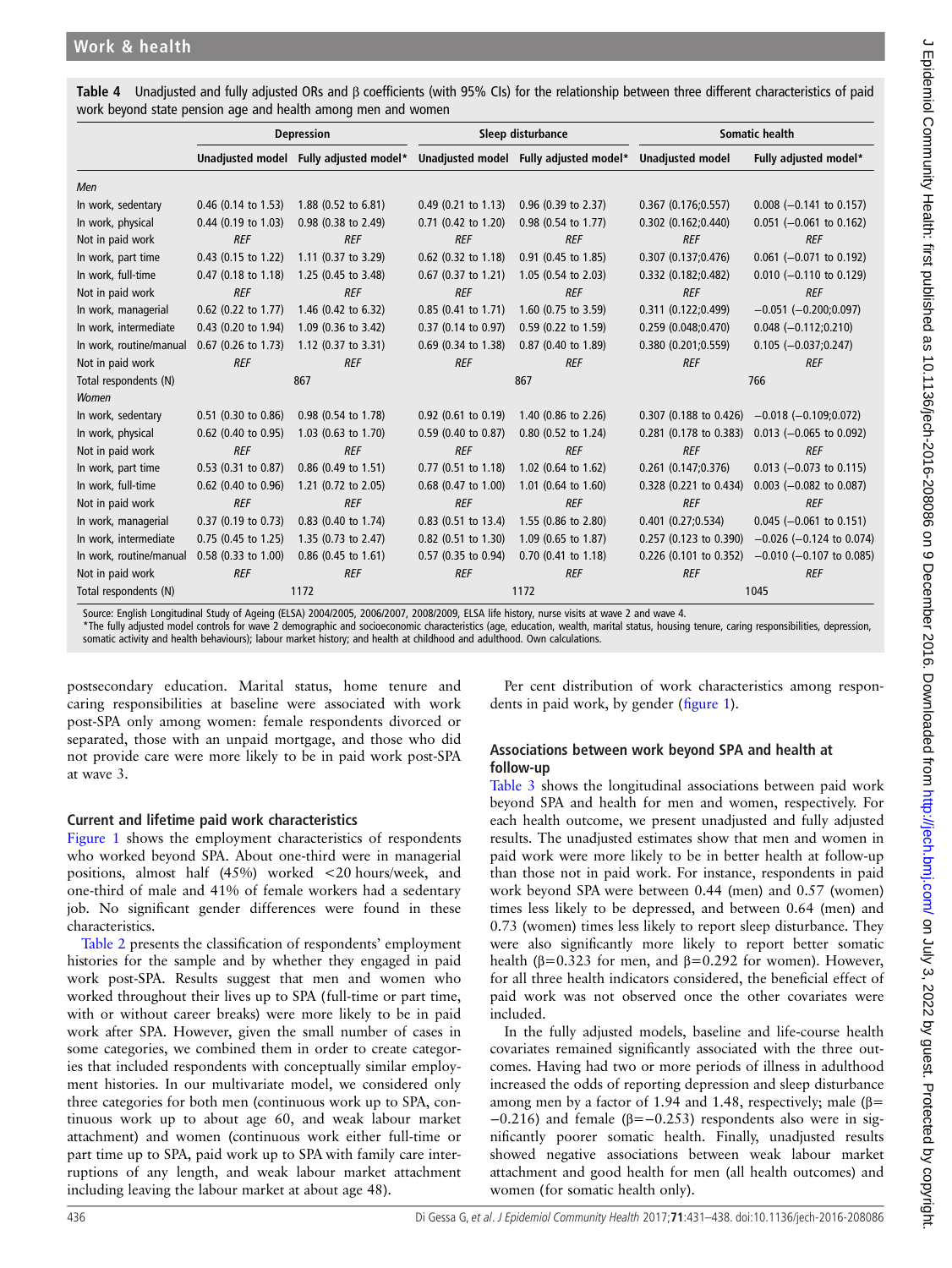[Table 4](#page-5-0) shows results obtained when alternative characteristics of paid work were considered. Fully adjusted results suggest that paid work beyond SPA does not have differential effects on health depending on characteristics of the job such as physical demand, hours worked or social class.

## CONCLUSION AND DISCUSSION

Many Western societies are raising SPA. However, the health effects of extending employment are not fully understood. Using a life-course approach, this study investigated whether employment beyond SPA is beneficial for health once both prior health status and work histories are taken into account. ELSA's rich data and large representative sample allowed us to adjust for some key life-course health characteristics as well as labour market histories that may confound the association between work beyond SPA and subsequent somatic and psychological health. Similar to Calvo *et al's*<sup>[15](#page-7-0)</sup> findings, our results also suggest that being in paid work beyond SPA is not results also suggest that being in paid work beyond SPA is not associated with better (or detrimental) health. This is most likely because only a select group of healthy older adults works beyond SPA.

Our contribution should be considered in the light of several limitations. First, although a number of different elements of paid work were considered, we were not able to fully capture other key dimensions of work beyond SPA. For instance, we do not know the reasons why respondents worked beyond SPA as this information was not collected until wave 4. We were also not able to explore effort and reward imbalances at work as these questions were only asked in the drop-off questionnaire (and this would have further reduced the analytical sample size). Moreover, in constructing labour market histories, we clustered individuals whose trajectories are similar but not identical, and thus we cannot say whether this 'muddied' associations with subsequent health or with the other independent variables. Second, it was not possible to consider lifetime social class as information on usual social class is not available in ELSA. Third, among life-course health controls, we were limited by data availability: we were not able to consider the presence or the timing of the onset of specific health conditions, but we should also acknowledge that the measures of health in childhood and adulthood used are rather broad proxies for pre-SPA health. Also, while in our analysis baseline characteristics were considered confounders, some of these same variables might act as mediators/effect modifiers if measured after SPA (for instance, caring might mediate/moderate the working to health relationship). Finally, a 2-year period may have been too short to observe a relationship between paid work beyond SPA and subsequent health.

In summary, our analysis suggests that extending working lives may not have beneficial effects on health. The decision and the ability to continue working beyond SPA seems to be strongly affected by prior health. Respondents with two or more periods of ill health were most likely to report that they experienced such problems in their 50s and 60s, with about one-third reporting that periods of ill health limited their opportunities for paid work. However, these findings do not rule out the possibility that changes to SPA may worsen population health, if everyone is required to work longer, including people in poor health.

Although more research is needed to investigate when ill health matters most for work exits, and whether our results will also hold for future generations, our analyses suggest that the ability to work longer hinges on both current and lifetime

health. Optimising and promoting health throughout the life course seems key to policies aimed at extending working lives.

## What is already known on this subject

- ▸ Participation in paid work is associated with good health in adulthood. However, little work has examined the health implications of labour market participation among those who continue to work post state pension age (SPA).
- ► Evidence on the impact of retirement on health largely suggests beneficial effects for psychological well-being (results are less consistent for physical health), even when health selection is addressed. However, most studies focus on early retirement with few explicitly investigating how continuing work beyond SPA affects later life health.
- $\blacktriangleright$  In addition, few studies have explicitly examined the relationship between working beyond SPA and later life health while also considering both earlier health status and lifetime labour market experience.

## What this study adds

- ▸ Adopting a life-course approach, this research study investigates whether employment beyond SPA is beneficial for health, using nationally representative data on England and considering health selection effects into paid work and life-course labour market participation.
- ▸ Our results suggest no beneficial or detrimental effects of continuing to work past statutory retirement age when both earlier health status and work histories are taken into account. This is most likely because only a select group of healthy older adults work beyond statutory retirement age.

Acknowledgements The data were made available through the UK Data Archive. ELSA was developed by a team of researchers based at the NatCen Social Research, University College London and the Institute for Fiscal Studies. The data were collected by NatCen Social Research. The funding is provided by the National Institute of Aging in the United States, and a consortium of UK government departments co-ordinated by the Office for National Statistics. The developers and funders of ELSA and the Archive do not bear any responsibility for the analyses or interpretations presented here.

Contributors GDG conducted the analyses, drafted the article, contributed to the study design and co-led the interpretation of data with KG and LC. KG, LC and DP led the conception and design of the study, supervised the analyses, co-led the interpretation of data with GDG and contributed to manuscript revisions. LGP, AS, PM and DW led the construction and conceptualisation of the employment trajectories. AS and PM have also critically reviewed the manuscript and contributed to the interpretation of data. All authors have read and approved the final version.

Funding This study was funded by the British cross-research council Lifelong Health and Wellbeing (LLHW) programme under Extending Working Lives as part of an interdisciplinary consortium on Wellbeing, Health, Retirement and the Lifecourse (WHERL) (ES/L002825/1); and by the Canadian Institutes of Health Research (grand number MOP 11952) and the Social Sciences and Humanities Research council (grant number 435121267).

**Disclaimer** The developers and funders of ELSA and the Archive do not bear any responsibility for the analyses or interpretations presented here.

Competing interests None declared.

Ethics approval Ethical approval for all the ELSA waves was granted from the National Research and Ethics Committee.